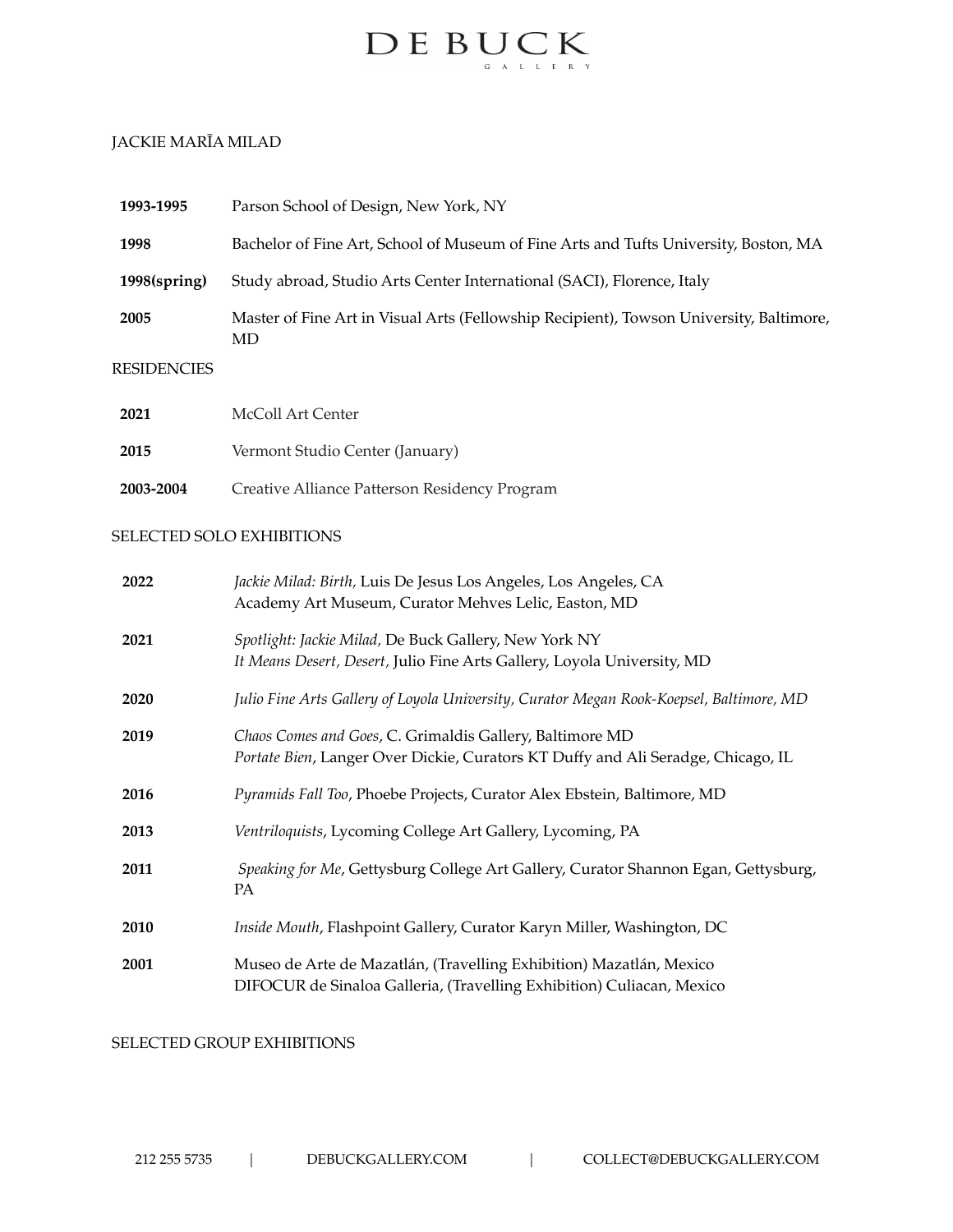# $\label{eq:decomp} \begin{array}{ll} \hspace{-3mm} \textbf{D} \, \textbf{E} \, \hspace{0.1cm} \textbf{B} \, \textbf{U} \, \textbf{C} \, \textbf{K} \\ \hspace{-3mm} \textbf{E} \, \hspace{0.1cm} \textbf{E} \, \textbf{E} \, \textbf{K} \end{array}$

| 2022 | Expo Chicago Art Fair, De Buck Gallery.                                                                                                                                                                                                                                                                                                                                                                                                                                                                                                                                         |
|------|---------------------------------------------------------------------------------------------------------------------------------------------------------------------------------------------------------------------------------------------------------------------------------------------------------------------------------------------------------------------------------------------------------------------------------------------------------------------------------------------------------------------------------------------------------------------------------|
| 2021 | Untitled: Miami Beach Art Fair, De Buck Gallery.<br>The Lost Museum, Silber Gallery Goucher College, Baltimore, MD<br>Converging Lines: Tracing the Artistic Lineage of the Arab Diaspora, The Middle East<br>Institute, Washington, DC<br>Summer Show, Erin Cluely Gallery, Group Exhibition, Dallas, TX<br>No Fair, Erin Cluely Gallery, Group Exhibition, Dallas, TX<br>The Round Chaos, SOCO Gallery, Group Exhibition curated by Dexter Wimberly,<br>Charlotte, NC<br>We Can't Predict Tomorrow, Arlington Arts Center, curated by Amanda JirónMurphy,<br>Arlington, VA    |
| 2020 | Re-Materialize, Arthur Ross Gallery - University of Pennsylvania, featuring artists El<br>Anatsui, Shari Mandelson, Alison Saar, and Jackie Milad, Philadelphia, PA<br>Tell Me Your Story, Kunsthal KAdE, Amersfoort, The Netherlands<br>Mothering in a World Turned Upside Down, Brentwood Arts Exchange, featuring artists<br>Roxanna Geffen, Amy Hughes-Braden, and Jackie Milad, Curated by Laura Roulet,<br>Brentwood, MD<br>Summer '20, C. Grimaldis Gallery, Baltimore, MD<br>Painting Is Its Own Country, Harvey B. Gantt Center for African-American Arts<br>+Culture, |
| 2019 | Where Have We Been, Towson University, Curators Susan Isaacs and Erin Lehman,<br>Baltimore, MD<br>Sondheim Finalists, The Walters Art Museum Jurors Laylah Ali, Regine Basha and<br>William Powhida, Baltimore, MD<br>A Different Kind of Time, Grizzly Grizzly, with Charles Goldman, Philadelphia, PA                                                                                                                                                                                                                                                                         |
| 2018 | Sondheim Semi-Finalist Exhibition, MICA Fox Gallery, Baltimore, MD<br>The Thing is Close, School 33 Art Center, with Cindy Cheng, Curator Melissa Webb,<br>Baltimore, MD                                                                                                                                                                                                                                                                                                                                                                                                        |
| 2015 | Cost-Benefit Analysis, Transmitter, Curator Rod Malin, Brooklyn, NY                                                                                                                                                                                                                                                                                                                                                                                                                                                                                                             |
| 2014 | SELECT 2014, Artisphere/WPA, Curator Megan Rook-Koepsel, Arlington, VA                                                                                                                                                                                                                                                                                                                                                                                                                                                                                                          |
| 2013 | Stranger Self, Gallery CA, Baltimore, MD                                                                                                                                                                                                                                                                                                                                                                                                                                                                                                                                        |
| 2010 | Art Scouts, Arlington Art Center, Curator Zoë Charlton, Arlington, VA                                                                                                                                                                                                                                                                                                                                                                                                                                                                                                           |
| 2009 | Ambiguous Bodies, Silber Gallery, Curator Lauren Amussen, Baltimore, MD<br>Cha'ak'ab Paaxil, Festival de Improvisación Libre, Yucatan Mexico                                                                                                                                                                                                                                                                                                                                                                                                                                    |
| 2006 | Hystery of Heat, Theater Project, Theater residency and performance, Baltimore, MD<br>Growing Up in Public, Repetti Gallery, Curator Rosanna Martinez, New York, NY                                                                                                                                                                                                                                                                                                                                                                                                             |
| 2005 | Artscape Juried, Baltimore Museum of Art, Curators Darsie Alexander and Gary                                                                                                                                                                                                                                                                                                                                                                                                                                                                                                    |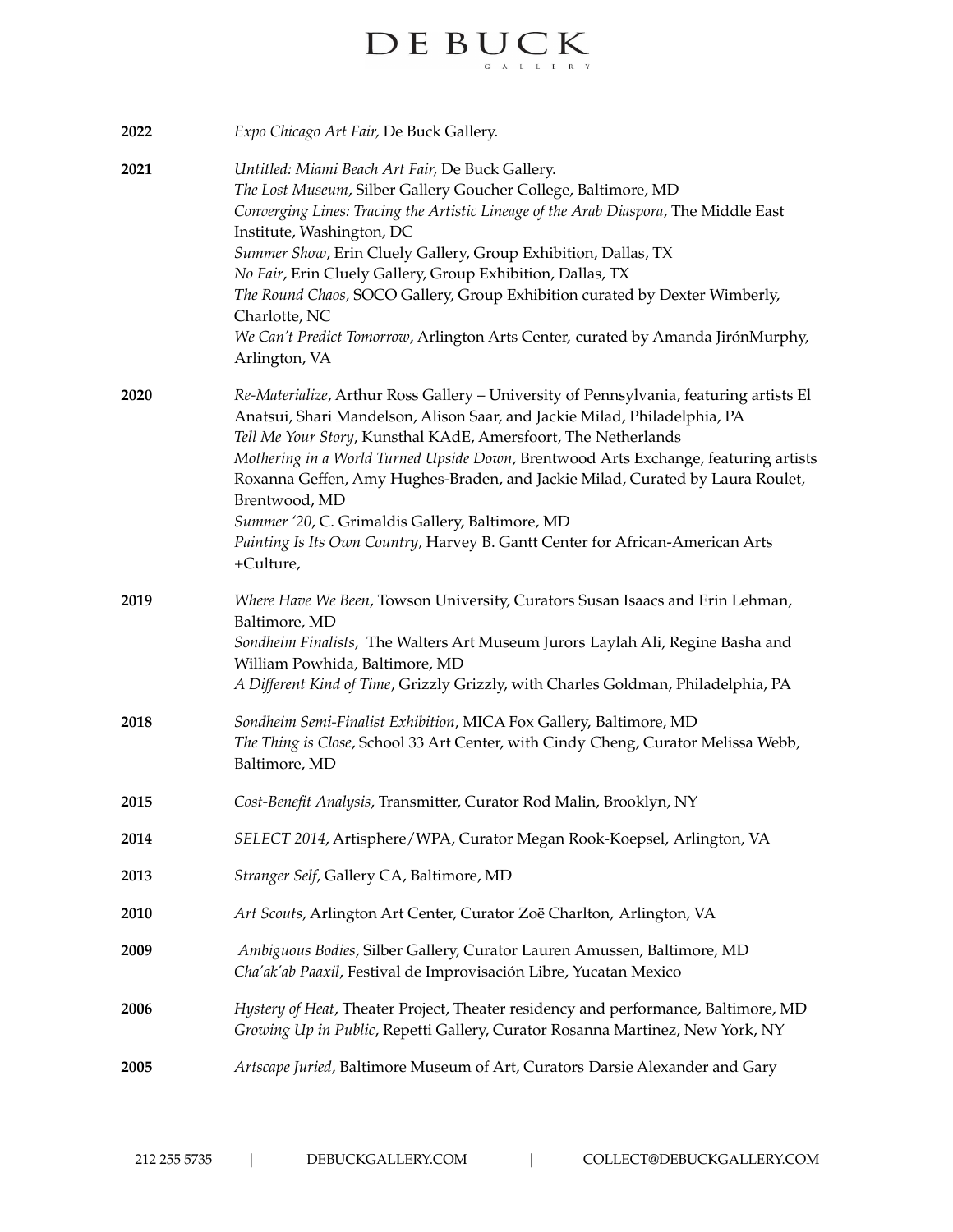

#### Simmons, Baltimore, MD

## SELECTED AWARDS

| 2020                   | The Ruby Artists Grant<br>Nominated for Joan Mitchell Award |
|------------------------|-------------------------------------------------------------|
| 2019                   | Sondheim Finalist                                           |
| 2018                   | Sondheim Semi-Finalist<br>Artist/District Grant             |
| 2010,<br>2016,<br>2019 | Maryland State Arts Council Individual Artist Grant         |

# COMMISSIONS & PUBLIC COLLECTIONS

GLB Memorial Fund, Washington, DC, Collection

Facebook (FB AIR Program), Washington, DC, Commission

Robert W. Deutsch Foundation, Baltimore, MD, Collection

Johns Hopkins University, The Sheridan Libraries, Baltimore, MD, Collection

# LECTURES / PANELS & CONFERENCES PRESENTED

| 2018 | Roundtable Participant, Artists U, Professional Development Roundtable: Let's think<br>collectively and strategically about professional development for ALL Baltimore artists<br>Curator Talk, Regarding Paradise, Towson University<br>Panelist, DrawitOut, Moderated by Rene Vander Stelt, Maryland Institute College of<br>Art |
|------|------------------------------------------------------------------------------------------------------------------------------------------------------------------------------------------------------------------------------------------------------------------------------------------------------------------------------------|
| 2017 | Co-presenter, on MICA's Peer Career Advisor program at AICAD Student Success<br>Conference<br>Visiting Artist, Senior Thesis, Towson University                                                                                                                                                                                    |
| 2016 | Guest Lecture on Curatorial Vision, Towson University<br>Speaker, The State of the Arts in D.C., National Museum of Women in the Arts, invited<br>by ArtTable                                                                                                                                                                      |
| 2015 | Invited Panelist, Artpartheid: Fighting Racial Segregation in Baltimore's Art<br>Community                                                                                                                                                                                                                                         |
| 2012 | Visiting Artist and Curator for Annual Student Juried Show, Lycoming College                                                                                                                                                                                                                                                       |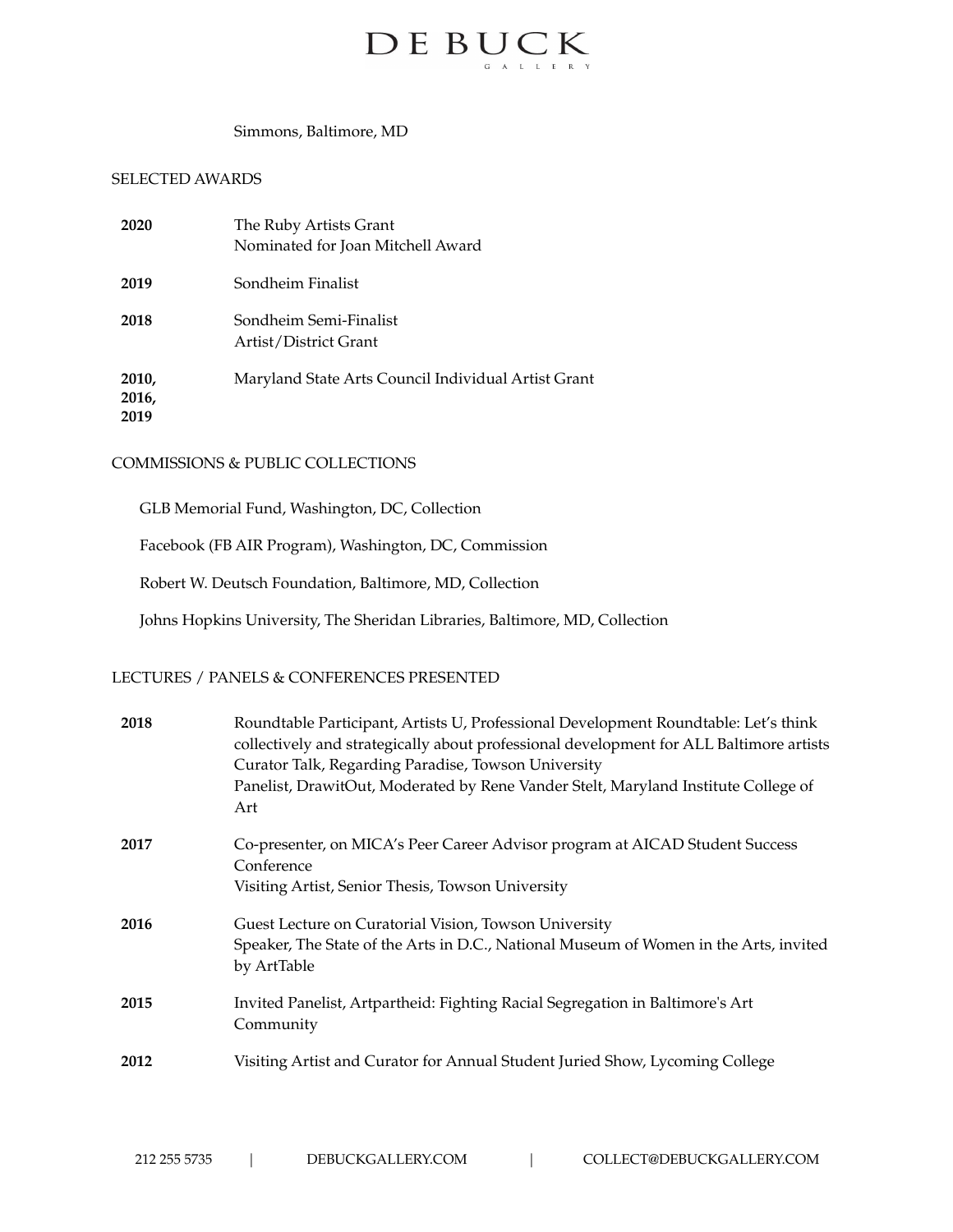

Visiting Curator, MFA Department, University of Maryland, College Park

## GUEST JUROR EXPERIENCES

| 2018 | STABLE, Washington D.C., selection of inaugural studio artists<br>Kennedy Center, 16th Annual Emerging Young Artist Program Electrify!                                              |
|------|-------------------------------------------------------------------------------------------------------------------------------------------------------------------------------------|
| 2017 | Kennedy Center, 16th Annual Emerging Young Artist Program Electrify!                                                                                                                |
| 2016 | The Contemporary Museum, Baltimore, Artist Retreat<br>The Contemporary Museum, Baltimore, Grit Fund<br>Rehoboth Artist League Member's Juried Show<br>Goucher College, Student Show |
| 2012 | Lycoming College, Senior Show                                                                                                                                                       |
| 2011 | Schmucker Gallery of Gettysburg College, Student Juried Show                                                                                                                        |

#### SELECT CURATORIAL PROJECTS

| 2018             | ISLA: Regarding Paradise, Center for the Arts Gallery, Towson University                                                              |
|------------------|---------------------------------------------------------------------------------------------------------------------------------------|
| 2016             | Bend and Hold, VisArts, Rockville MD<br>Carried Weight, The Delaware Contemporary, Wilmington, DE                                     |
| 2014             | Looking Black at Me, Stamp Gallery, University of Maryland College Park<br>VOLUME, Stamp Gallery, University of Maryland College Park |
| 2013             | Queer Objectivity, Stamp Gallery, University of Maryland College Park                                                                 |
| 2009             | MAZEN KERBAJ: DRAWINGS FROM BEIRUT JULY WAR 2006, Stamp Gallery,<br>University of Maryland College Park                               |
| 2008             | CONECTA 08, Stamp Gallery, University of Maryland College Park                                                                        |
| $2003 -$<br>2006 | Transmodern Festival (Performance Art + New Media Festival)                                                                           |

## SELECT PUBLICATIONS

"Oppositional Responses: Jackie Milad's Mixed-Media Narratives", Jordan Amirkhani, BmoreArt, 2021

"Art in Suspended Animation: Ten Best Baltimore Exhibitions of 2020", Cara Ober, BmoreArt, 2020